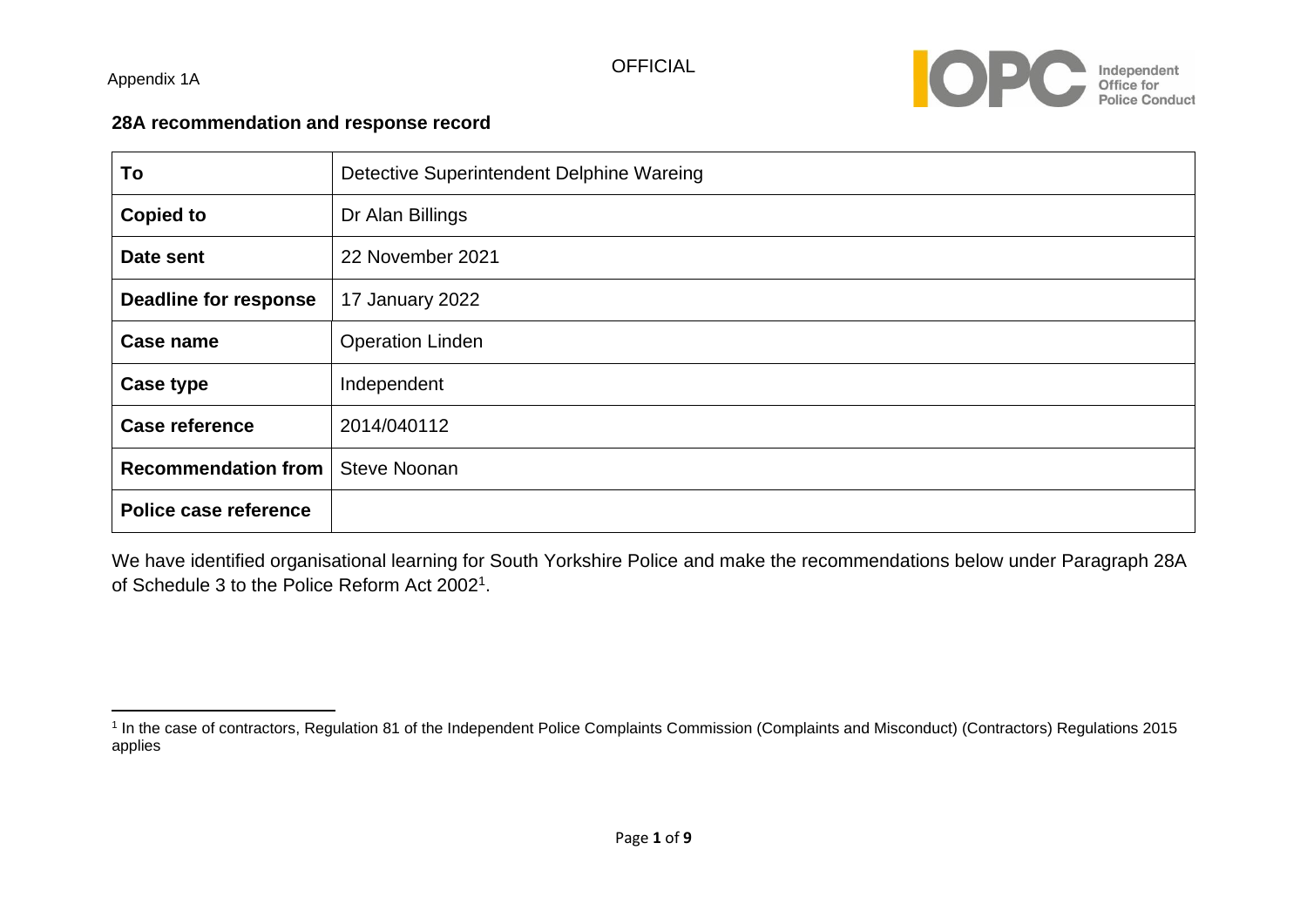You are required by law to respond, in writing to us by the deadline specified above (56 days from the date this recommendation has been sent to you) and should do so using this form. Paragraph 28B of Schedule 3 of the Police Reform Act sets out the requirements in relation to the response.

On receipt of your response, we are required to publish it within 21 days and send a copy to any person who was sent the original recommendation (as listed above). If you have any representations why this response should not be published, e.g. if it may prejudice ongoing proceedings, please let us know.

|                  | To be completed by IOPC |                           |         | To be completed by recipient |
|------------------|-------------------------|---------------------------|---------|------------------------------|
| <b>Reference</b> | <b>Recommendation</b>   | <b>Previously sent as</b> | Do you  | Details, to include          |
|                  |                         | an informal               | accept? | a) action to be taken,       |
|                  |                         | recommendation?           |         | b) reason for no action, or  |
|                  |                         | Date sent                 |         | c) reason not accepted       |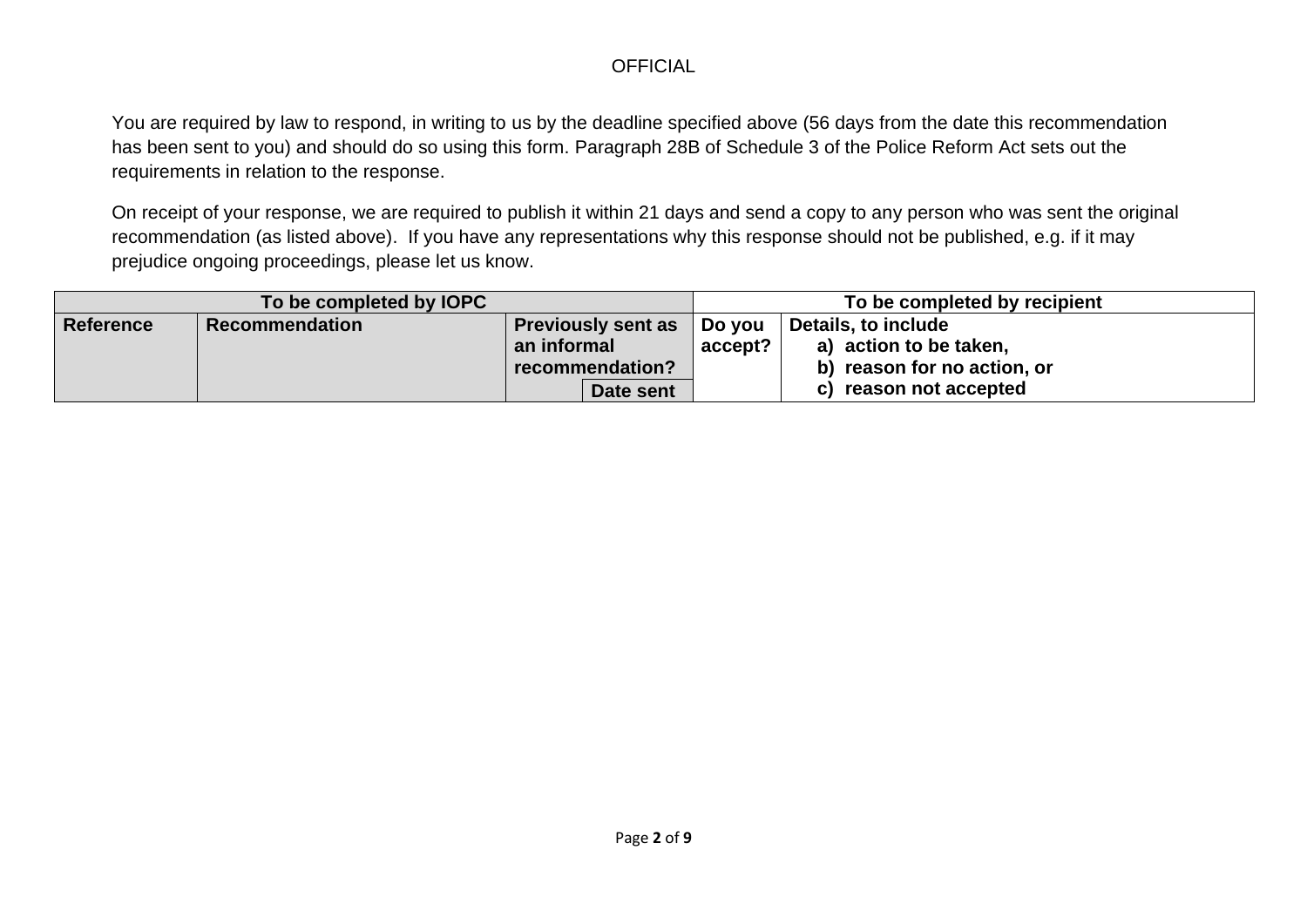| 2014/040112/0<br>15 | The IOPC recommends South<br><b>Yorkshire Police</b><br>ensures knowledge and skills of<br>those involved in CSE work are<br>kept up to date as part of their<br>continuous improvement<br>cycle. This should include:<br>regular training to take into<br>account staff turnover<br>continuing professional<br>development needs<br>any emerging issues and new<br>developments in best practice | Yes<br>$\boxtimes$ No |  | $\boxtimes$ Yes<br>$\Box$ No | South Yorkshire Police has been continuously working to develop<br>and improve detective skills and training for a number of years.<br>There is a national detective shortage and significant work is<br>ongoing to encourage officers to join the detective career<br>pathway.<br>The force has increased the number of SCAIDP (Specialist Child<br>Abuse Investigation Development Programme) trained and<br>accredited detectives in force. There has also been a real focus<br>on investing in the support available for the development of<br>detective skills through the crime training department. In 2018 /<br>2019 a detective training course was developed in conjunction<br>with Sheffield University and delivered to police staff<br>Investigating Officers, many of whom were posted to Protecting<br>Vulnerable People (PVP) teams. In addition to SCAIDP, as part of<br>its Rape and Serious Sexual Offences (RASSO) improvement plan,<br>the force is planning to deliver the College of Policing SSAIDP<br>(Specialist Sexual Assault Investigation Development Programme)<br>training course to detectives involved in the investigation of rape<br>and serious sexual offences. A detective skills audit has identified<br>training needs going forward and there is also a timeline for the<br>recruitment and training of detectives force wide. Crime Training<br>and Accreditation for PVP teams is regularly monitored via the<br>PVP Performance meeting.<br>The force has recently worked with the NSPCC, the College of<br>Policing and the National Police Chief's Council lead on child<br>protection to develop a bespoke child protection training course<br>called Child Matters. This is being delivered to all front-line police<br>officers and police staff.<br>Crime training have delivered a number of Continuous<br>Professional Development (CPD) training events over the last |
|---------------------|---------------------------------------------------------------------------------------------------------------------------------------------------------------------------------------------------------------------------------------------------------------------------------------------------------------------------------------------------------------------------------------------------|-----------------------|--|------------------------------|-----------------------------------------------------------------------------------------------------------------------------------------------------------------------------------------------------------------------------------------------------------------------------------------------------------------------------------------------------------------------------------------------------------------------------------------------------------------------------------------------------------------------------------------------------------------------------------------------------------------------------------------------------------------------------------------------------------------------------------------------------------------------------------------------------------------------------------------------------------------------------------------------------------------------------------------------------------------------------------------------------------------------------------------------------------------------------------------------------------------------------------------------------------------------------------------------------------------------------------------------------------------------------------------------------------------------------------------------------------------------------------------------------------------------------------------------------------------------------------------------------------------------------------------------------------------------------------------------------------------------------------------------------------------------------------------------------------------------------------------------------------------------------------------------------------------------------------------------------------------------------------------------------------------------------|
|---------------------|---------------------------------------------------------------------------------------------------------------------------------------------------------------------------------------------------------------------------------------------------------------------------------------------------------------------------------------------------------------------------------------------------|-----------------------|--|------------------------------|-----------------------------------------------------------------------------------------------------------------------------------------------------------------------------------------------------------------------------------------------------------------------------------------------------------------------------------------------------------------------------------------------------------------------------------------------------------------------------------------------------------------------------------------------------------------------------------------------------------------------------------------------------------------------------------------------------------------------------------------------------------------------------------------------------------------------------------------------------------------------------------------------------------------------------------------------------------------------------------------------------------------------------------------------------------------------------------------------------------------------------------------------------------------------------------------------------------------------------------------------------------------------------------------------------------------------------------------------------------------------------------------------------------------------------------------------------------------------------------------------------------------------------------------------------------------------------------------------------------------------------------------------------------------------------------------------------------------------------------------------------------------------------------------------------------------------------------------------------------------------------------------------------------------------------|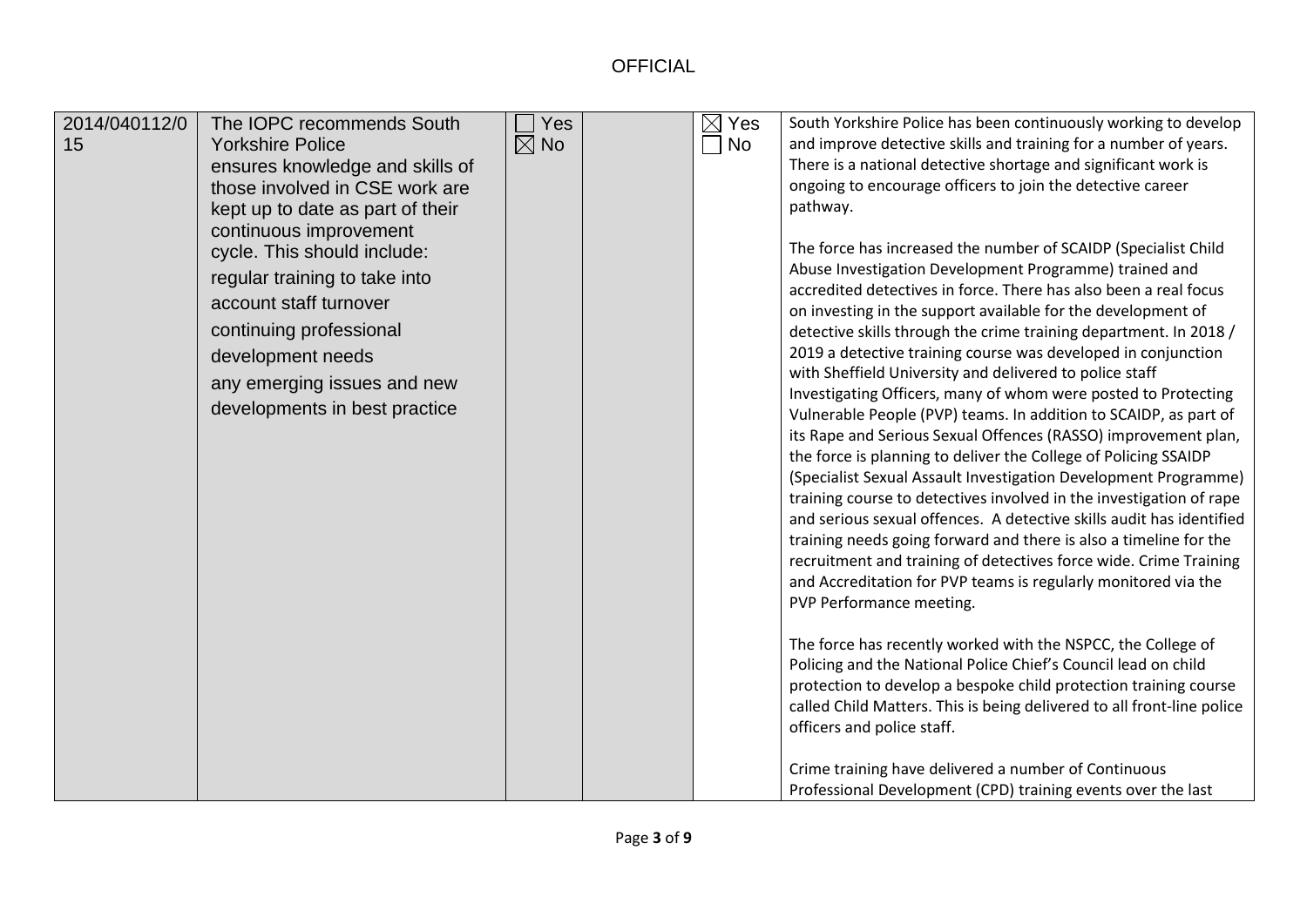|                     |                                                                                                                                                                                                                                   |                                         |                       | year including ones on RASSO investigation. These are delivered<br>through Bitesize Training videos and a Wednesday Webinar.<br>Bespoke CPD masterclass events for Child Sexual Exploitation<br>(CSE) investigators are also planned for the first half of this year<br>and will continue every 6 months thereafter. These will include<br>presentations from Operation Hydrant on national best practice.                                                                                                                                                                                                                                                                                                                                                                                                                                                                                                                                                                                                                                                                                                                                                                                                                                                                                                                                                                                                                                                                                                                          |
|---------------------|-----------------------------------------------------------------------------------------------------------------------------------------------------------------------------------------------------------------------------------|-----------------------------------------|-----------------------|-------------------------------------------------------------------------------------------------------------------------------------------------------------------------------------------------------------------------------------------------------------------------------------------------------------------------------------------------------------------------------------------------------------------------------------------------------------------------------------------------------------------------------------------------------------------------------------------------------------------------------------------------------------------------------------------------------------------------------------------------------------------------------------------------------------------------------------------------------------------------------------------------------------------------------------------------------------------------------------------------------------------------------------------------------------------------------------------------------------------------------------------------------------------------------------------------------------------------------------------------------------------------------------------------------------------------------------------------------------------------------------------------------------------------------------------------------------------------------------------------------------------------------------|
| 2014/040112/0<br>05 | The IOPC recommends South<br>Yorkshire Police takes steps to<br>ensure that crime recording<br>practice in its public protection<br>departments is compliant with the<br>Home Office Counting Rules for<br><b>Recorded Crime.</b> | Yes<br>$\blacksquare$<br>$\boxtimes$ No | $\boxtimes$ Yes<br>No | Crime Data Accuracy (CDA) is a high priority for the force and<br>performance is monitored through regular Gold group meetings<br>chaired by the Assistant Chief Constable (Crime). In the 2018<br>inspection on CDA, Her Majesty's Inspectorate of Constabulary<br>Fire and Rescue Services (HMICFRS) found that the force<br>performance on the recording of rape was a high 95%<br>compliance rate. The report highlighted this as being a 'credit to<br>the force'.<br>South Yorkshire Police continues to develop and improve its CDA<br>compliance and recent work in this area includes a peer review<br>by the Force Crime Registrar from West Yorkshire Police,<br>significant audit work around PVP teams and Local referral Units<br>and targeted training and internal communications designed to<br>address identified areas for improvement. In the most recent<br>CDA audit on recorded crimes for Protecting Vulnerable People, a<br>95% compliance rate was achieved which would put the force in<br>the 'good' category. Development work is also ongoing with the<br>Force Control Room and Force Crime Bureau and the CDA Hub to<br>ensure that all crimes (including CSE) are recorded accurately and<br>in a timely manner in accordance with the Home Office Counting<br>rules. Crime Data Accuracy performance is monitored through<br>the CDA Gold Group, Force Performance Days and Quarterly<br>Performance Reviews and forms an integral part of our<br>Qualitative Auditing and Thematic Testing work. |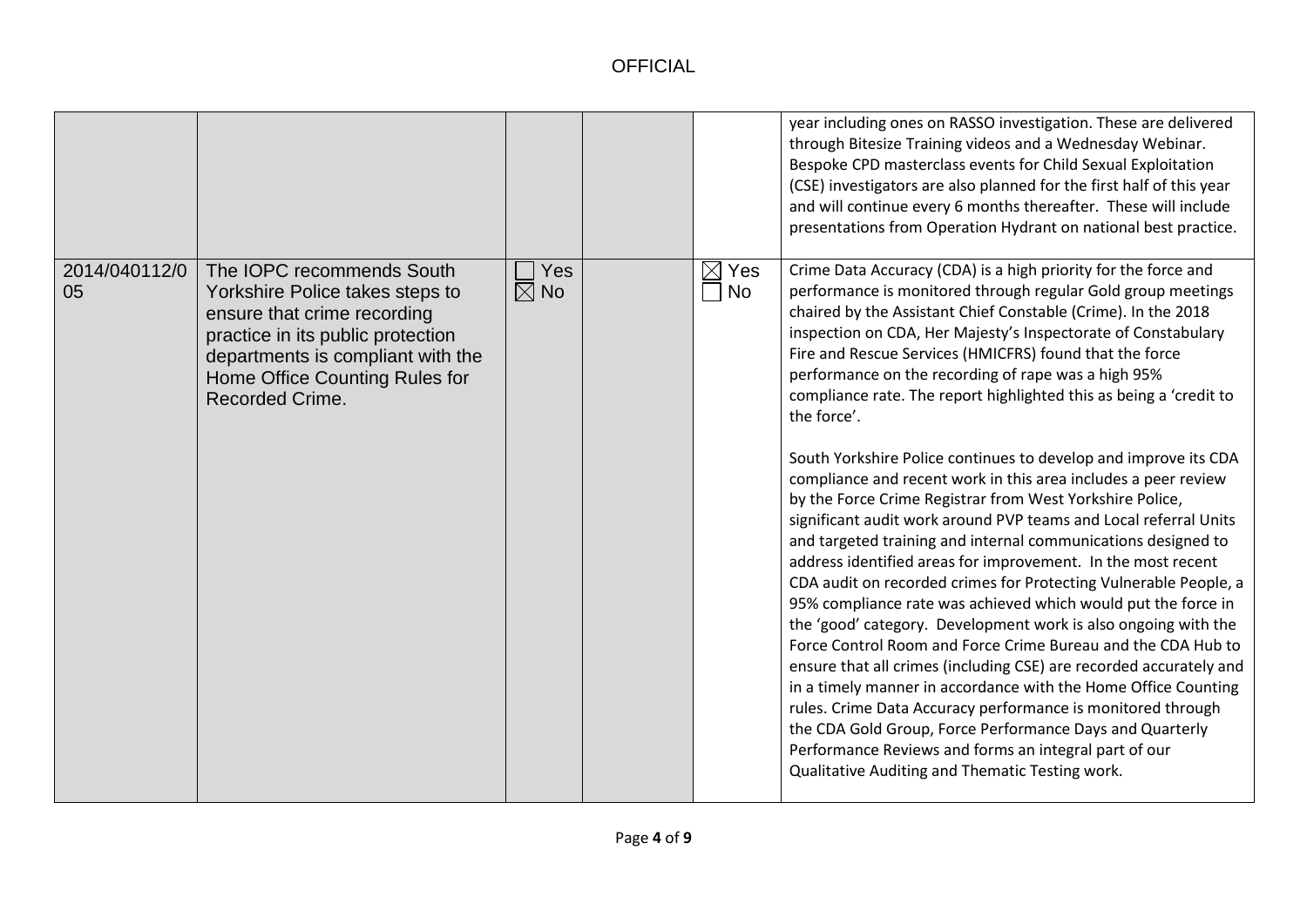| 2014/040112/0<br>06 | The IOPC recommends that South<br>Yorkshire Police ensure they<br>have a way of effectively<br>monitoring compliance with the<br>Victims' Code. This should include<br>the quality of interactions between<br>itself and others and not just a 'tick<br>box exercise' of the various<br>entitlements being made<br>available. | Yes<br>$\boxtimes$ No | $\boxtimes$ Yes<br>No    | The force has an Assistant Chief Constable executive lead on<br>victim care and a Chief Superintendent thematic lead.<br>Compliance with the Victims Code of Practice (VCOP) has been<br>extensively promoted and is monitored by South Yorkshire Police<br>through Force Performance Days and Quarterly Performance<br>Reviews. The thematic lead for victim care chairs a strategic<br>Complete Victim Care meeting with key departments,<br>stakeholders and representatives from districts. This meeting<br>maps the victim journey from initial contact right through to<br>resolution and finalisation. The quality of interaction with victims<br>is key to this meeting rather than merely complying with the<br>requirements of the code. Regular online training events take<br>place to promote and explain the requirements of the code of<br>practice. Through this work the force is confident that it is<br>complying with both the aims and the specific requirements of<br>VCOP. |
|---------------------|-------------------------------------------------------------------------------------------------------------------------------------------------------------------------------------------------------------------------------------------------------------------------------------------------------------------------------|-----------------------|--------------------------|---------------------------------------------------------------------------------------------------------------------------------------------------------------------------------------------------------------------------------------------------------------------------------------------------------------------------------------------------------------------------------------------------------------------------------------------------------------------------------------------------------------------------------------------------------------------------------------------------------------------------------------------------------------------------------------------------------------------------------------------------------------------------------------------------------------------------------------------------------------------------------------------------------------------------------------------------------------------------------------------------|
| 2014/040112/0<br>07 | The IOPC recommends South<br>Yorkshire Police take steps to<br>ensure that victims are regularly<br>updated, and at least once every<br>28 days, in line with expectations.                                                                                                                                                   | Yes<br>$\boxtimes$ No | $\boxtimes$<br>Yes<br>No | The executive lead and thematic lead on victim care ensure that<br>frequent VCOP audits take place and are planned into the<br>Performance and Governance calendar. The QATT reviews<br>(Quality Assurance Thematic Testing) features specific areas for<br>VCOP compliance including regular meaningful victim updates<br>that comply with and exceed the requirements laid down. These<br>reviews are DI and DCI led, report into the Investigations<br>Governance Group and Force Performance Days and are<br>designed to ensure that the force provides a quality service to<br>the public it serves.                                                                                                                                                                                                                                                                                                                                                                                         |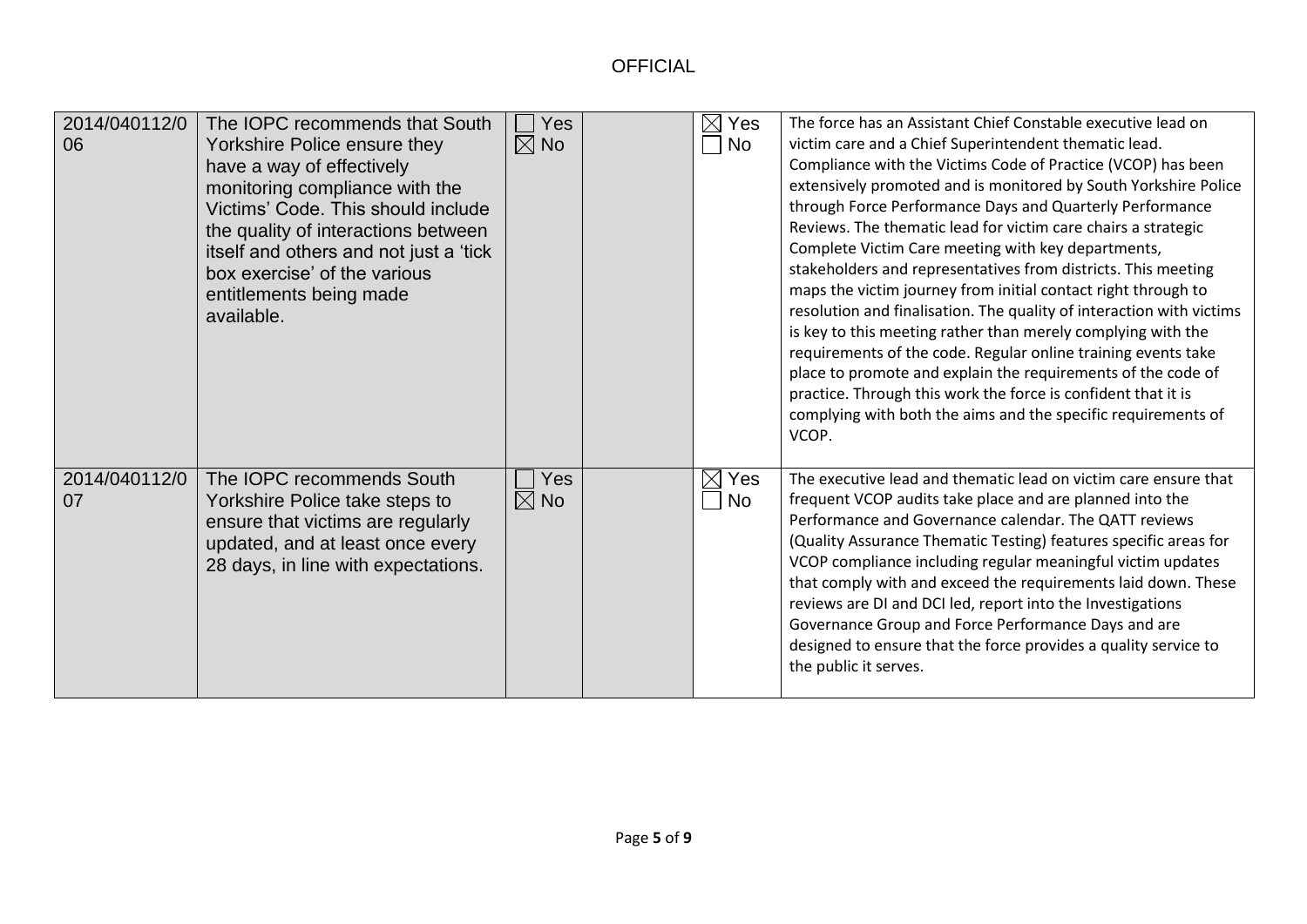| responsibilities and how they<br>The RASSO Force lead has recently refreshed the South Yorkshire<br>can work together<br>Police RASSO delivery plan which incorporates planned surveys<br>and victim feedback through ISVAs in order for the force to | agreement on how updates<br>initial and ongoing victim contact and regular liaison with the<br>ISVA, particularly at key stages of the investigation. The inputs<br>are provided to victims and<br>have been so well received that the long-term plan is to extend<br>survivors<br>the training provision across the force to ensure that all staff<br>how the ISVA service could be<br>understand the ISVA role and how they can assist in providing<br>involved in South Yorkshire<br>support to victims. Planned CPD events and supervisor training<br>throughout 2022-23 will also be used to embed the role of the<br>Police training to help raise<br>ISVA service.<br>awareness about its role and<br>continuously improve our service to victims. The first survey has |
|-------------------------------------------------------------------------------------------------------------------------------------------------------------------------------------------------------------------------------------------------------|--------------------------------------------------------------------------------------------------------------------------------------------------------------------------------------------------------------------------------------------------------------------------------------------------------------------------------------------------------------------------------------------------------------------------------------------------------------------------------------------------------------------------------------------------------------------------------------------------------------------------------------------------------------------------------------------------------------------------------------------------------------------------------|
|-------------------------------------------------------------------------------------------------------------------------------------------------------------------------------------------------------------------------------------------------------|--------------------------------------------------------------------------------------------------------------------------------------------------------------------------------------------------------------------------------------------------------------------------------------------------------------------------------------------------------------------------------------------------------------------------------------------------------------------------------------------------------------------------------------------------------------------------------------------------------------------------------------------------------------------------------------------------------------------------------------------------------------------------------|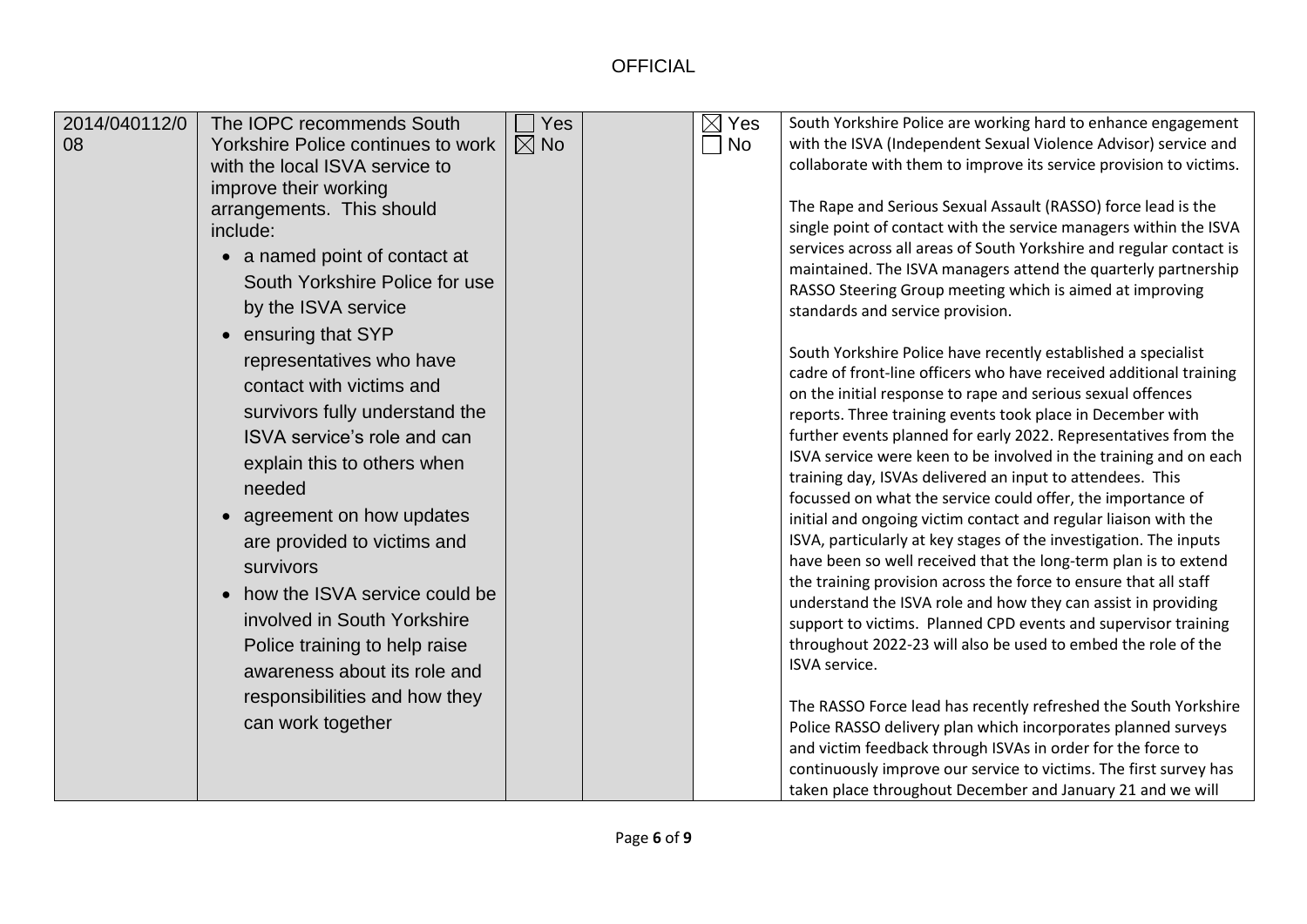|  |  | use this feedback to enhance our service provision through<br>I training and CPD events and through scrutiny at local level with<br>district RASSO Champions. |
|--|--|---------------------------------------------------------------------------------------------------------------------------------------------------------------|
|  |  |                                                                                                                                                               |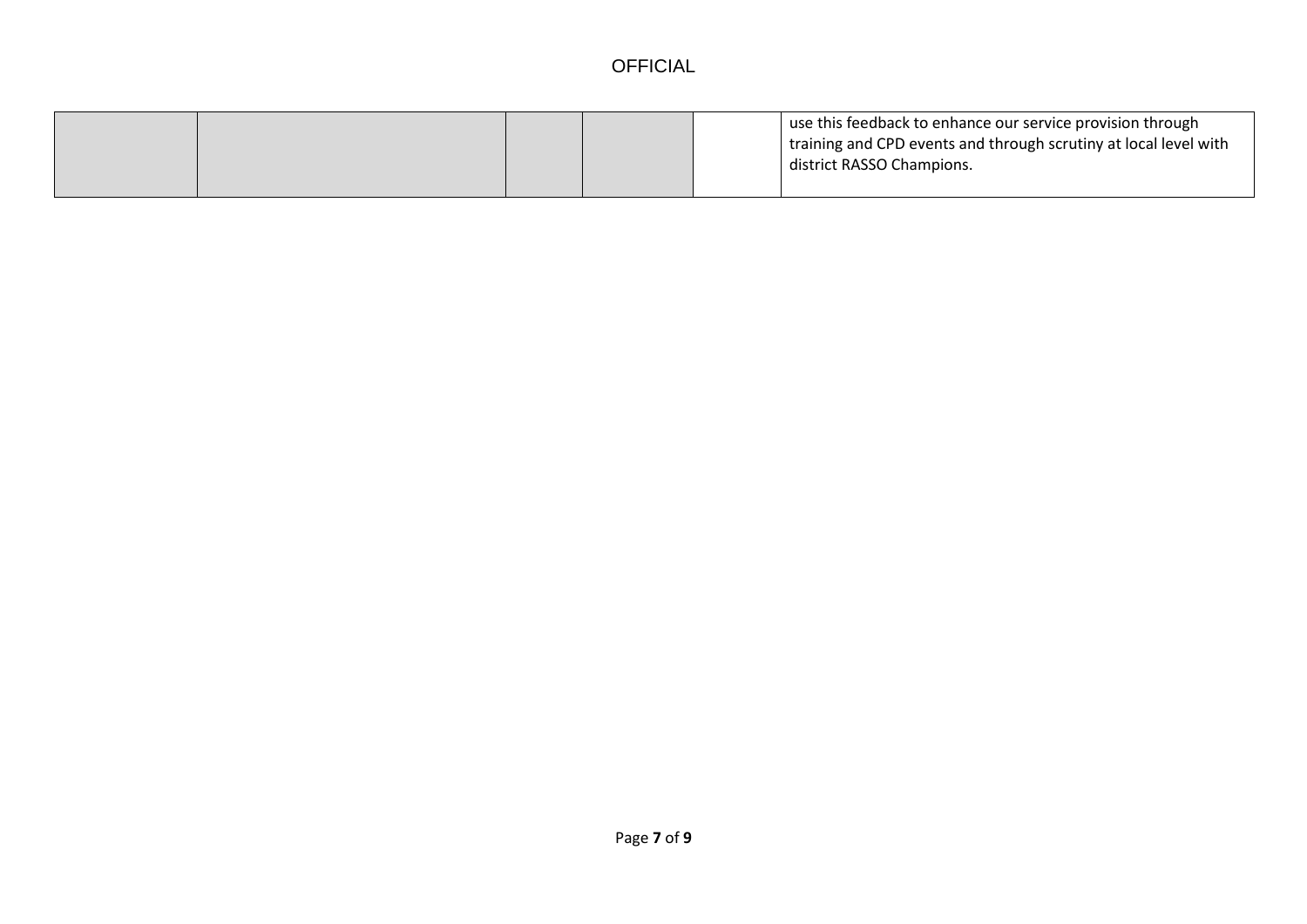| 2014/040112/0 | The IOPC recommends that during      | Yes            | $\boxtimes$ Yes | South Yorkshire Police has invested heavily in Neighbourhood      |
|---------------|--------------------------------------|----------------|-----------------|-------------------------------------------------------------------|
| 09            | its mapping exercise South           | $\boxtimes$ No | No              | policing and prides itself on its engagement with communities.    |
|               | <b>Yorkshire Police continues to</b> |                |                 | The number of police officers and Police Community Support        |
|               | engage with                          |                |                 | Officer posts specifically dedicated to Neighbourhood Policing    |
|               | communities to strengthen and        |                |                 | has risen from 268 in 2017 to 450 now. The force has various      |
|               | build trust and confidence in the    |                |                 | means at its disposal to engage with communities with all         |
|               | police service to encourage a        |                |                 | Neighbourhood Policing Teams (NPT's) having Facebook              |
|               | willingness to provide               |                |                 | accounts, Instagram Twitter and Whatsapp as well as holding       |
|               | information/intelligence to help     |                |                 | face to face community meetings. These sites are used to post     |
|               | tackle local issues.                 |                |                 | activity, raise awareness of issues and to request the assistance |
|               |                                      |                |                 | of the community in tackling all crime including CSE. Districts   |
|               |                                      |                |                 | have Youth Independent Advisory Groups that they run with         |
|               |                                      |                |                 | Youth Services to engage with younger members of the              |
|               |                                      |                |                 | community. All NPTs have monthly webchats where officers and      |
|               |                                      |                |                 | staff can engage directly with the public. NPTs also conduct      |
|               |                                      |                |                 | surveys which feed into local priorities. Each NPT maintains a    |
|               |                                      |                |                 | profile on the community it serves.                               |
|               |                                      |                |                 |                                                                   |
|               |                                      |                |                 | Tackling CSE is a high priority for NPTs who work with Children's |
|               |                                      |                |                 | Social Care and investigation teams to proactively tackle CSE and |
|               |                                      |                |                 | safeguard vulnerable children from exploitation. Intensive        |
|               |                                      |                |                 | problem solving work is carried out with children who are         |
|               |                                      |                |                 | frequently reported missing and reassurance patrols take place    |
|               |                                      |                |                 | to protect vulnerable women in the night time economy as part     |
|               |                                      |                |                 | of the force's Violence Against Women and Girls (VAWG) action     |
|               |                                      |                |                 | plan.                                                             |
|               |                                      |                |                 |                                                                   |
|               |                                      |                |                 | The force will build on this work and continue to raise awareness |
|               |                                      |                |                 | of CSE in the community conducting media campaigns that will      |
|               |                                      |                |                 | encourage third party reporting of exploitation and suspicious    |
|               |                                      |                |                 | activity.                                                         |
|               |                                      |                |                 |                                                                   |